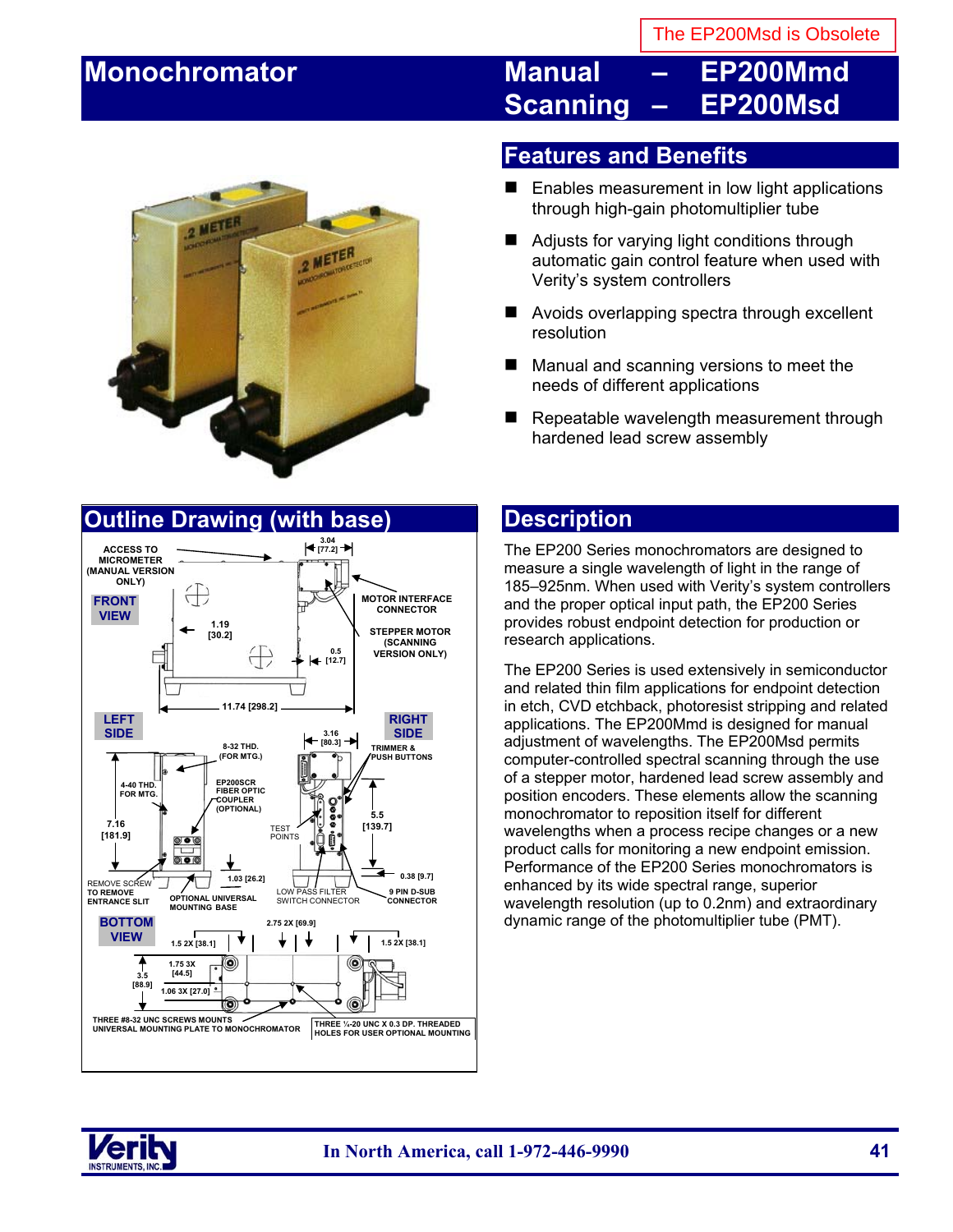### **Operation**

**Entrance slit holder. The bandwidth can be varied through the selection of slits with different widths. Drift free high voltage power** 

**Blazed holographic grating gives low stray light without ghosts.**

> **Tamper proof wavelength setting provided by direct reading micrometer hidden by access cover. Optional stepper motor provides automated scanning.**

> > **supply. Feedback gives longterm stability to PMT detector. Computer-controlled or local adjustment option.**

**Control panel provides test points for instant access for set up, adjustment and trouble shooting of electronics.**



Light entering the front optical slit floods the holographic grating, the dispersing element that transforms the incident light into its component spectrum. Additional optics redirect the light spectrum to the exit slit and the PMT detector just behind the exit slit. Wavelength selection and scanning is accomplished by rotating the grating under motor control (EP200Msd) or manual (EP200Mmd) control, thereby shifting the spectral line that is presented at the exit slit leading to the PMT. The EP200 Series also features an internal, feedbackregulated, high voltage power supply to control PMT sensitivity.

The system controller offered by Verity comes bundled with the ScanView software application that permits wavelength selection and scanning (EP200Msd only), endpoint process control, data storage, and data reprocessing. The system controller provides automatic gain control by driving the PMT's high voltage power supply to obtain the desired detector output. This compensates for the effects of both short- and long-term optical signal deterioration. See page 7, Automatic Gain Control, for additional information.

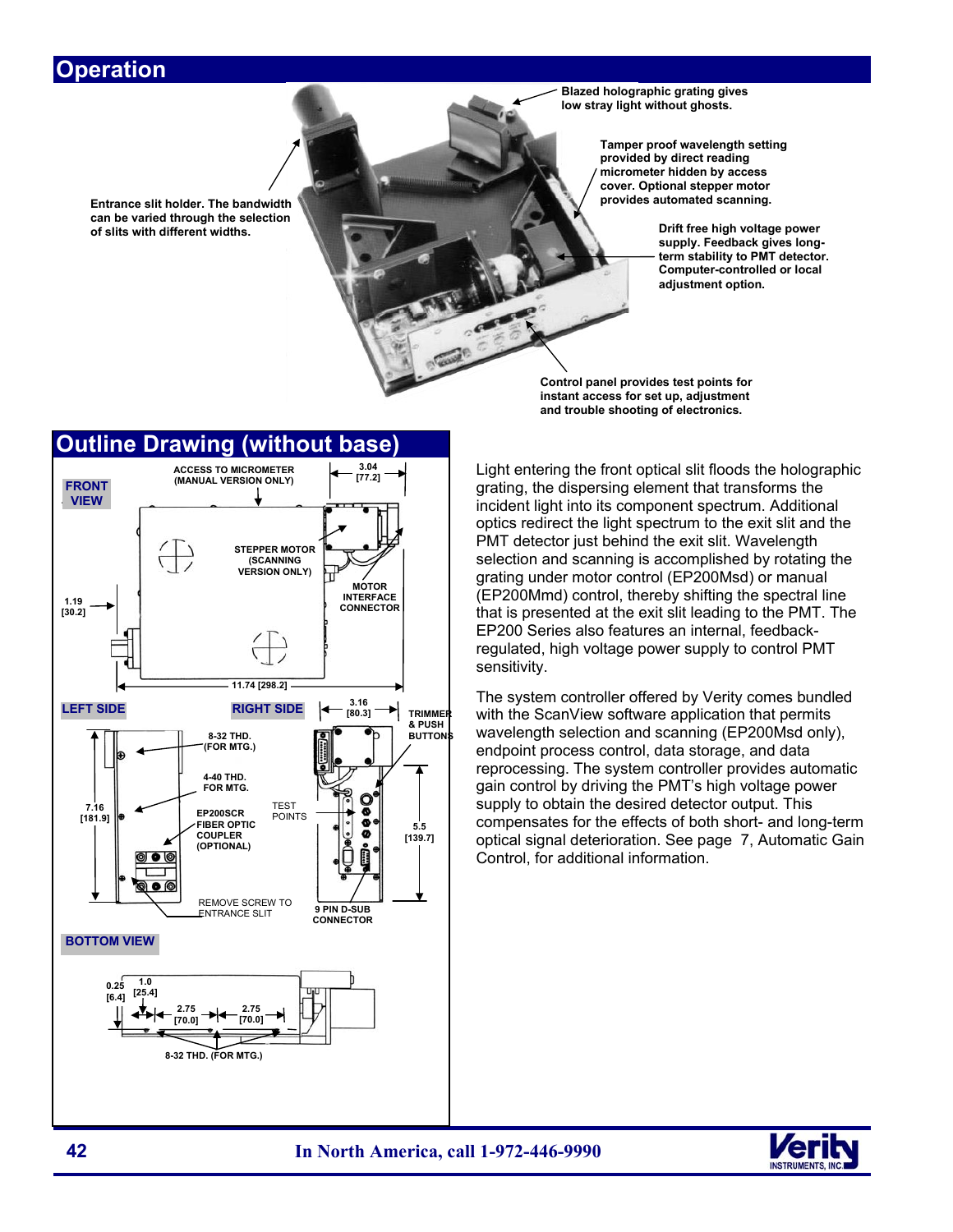### **System Schematic**

*Depicted below is a typical system schematic. Wide ranges of configurations are possible to meet the needs of different applications.* 



### **System Controller**

The system controller provides for:

- Endpoint detection using proprietary Neural Network or threshold software
- A graphical user interface
- External communications through digital I/O, RS232, and Ethernet
- Power to detector
- Automatic gain control of photomultiplier tube

System controller platforms include:

- VM3400 provides asynchronous control using Windows NT-based ScanView IV software
- VM3000 provides synchronous control using DOSbased ScanView III software
- SDC2001 provides an OEM synchronous embedded control of manual monochromators or detectors

### **Optical Connection**

- Viewing can be direct using a quartz lens coupler, or indirect using fiber optic cables and a chamber connector as depicted above
- Bifurcated fiber optic cables are available for applications using two monochromators to monitor the same system. Verity offers a selection of chamber connectors for use with its fiber optic cable

#### **Instrument Interface Cards Instrument Cables**

- Operation of each **scanning monochromator**  requires an interface card (DAS-200) in the VM3000/3400, a detector I/O cable, and motor I/O cable
- Operation of **two manual monochromators**  requires a dual interface card (DAS-225) in the VM3000/3400 and a bifurcated detector I/O cable
- Operation of a **single manual monochromator**  requires a single detector I/O cable for each monochromator and a dedicated dual interface card (DAS-205) in the VM3000/3400

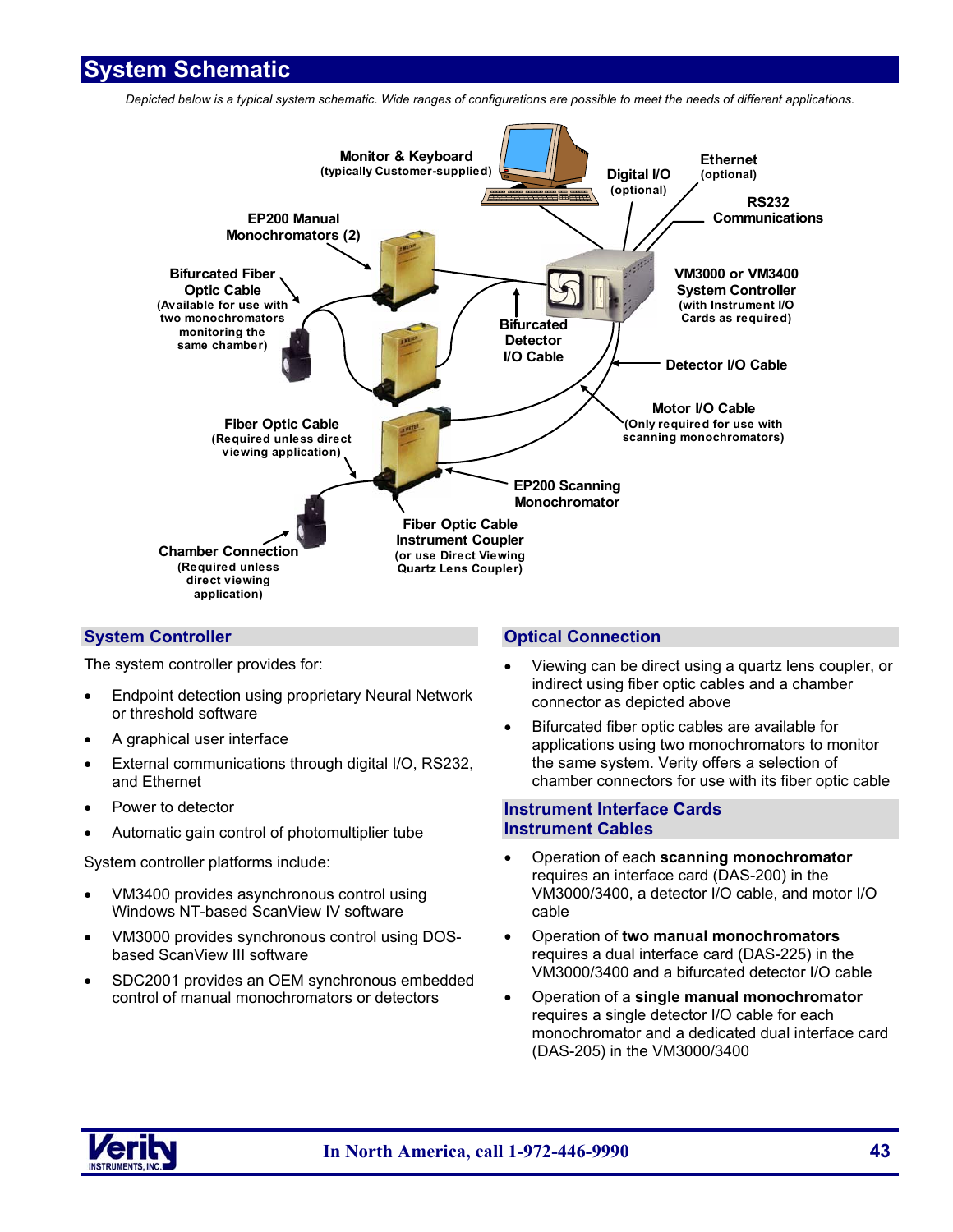| <b>Specifications</b>                                                |                                                                                                                                                                              |                                                                                  |
|----------------------------------------------------------------------|------------------------------------------------------------------------------------------------------------------------------------------------------------------------------|----------------------------------------------------------------------------------|
| <b>Model Number</b>                                                  | EP200Mmd                                                                                                                                                                     | EP200Msd                                                                         |
| <b>Type</b>                                                          | Manual Monochromator                                                                                                                                                         | Scanning Monochromator                                                           |
| <b>Performance/Optics</b>                                            |                                                                                                                                                                              |                                                                                  |
| Range                                                                | 185-920nm                                                                                                                                                                    | 185-920nm                                                                        |
| <b>Resolution (maximum)</b>                                          | 0.2 <sub>nm</sub>                                                                                                                                                            |                                                                                  |
| <b>Bandpass/Slit Width</b>                                           | Slit Width (microns)                                                                                                                                                         | Bandpass (nm)                                                                    |
| Grating                                                              | Concave holographic, 1200 grooves/mm optimized in visible or UV; F/3.5 aperture<br>(See page 6, Relative Efficiency vs. Wavelength graph for UV Enhanced/Standard gratings.) |                                                                                  |
| <b>Focal Length</b>                                                  | 200 <sub>mm</sub>                                                                                                                                                            |                                                                                  |
| <b>Photomultiplier Tube</b>                                          | Standard, Selected Standard, or UV Enhanced<br>(See page 6, Quantum Efficiency vs. Wavelength, for the UV Enhanced and Standard PMT.)                                        |                                                                                  |
| <b>Scan Speed</b>                                                    | Not designed for scanning                                                                                                                                                    | Variable to 4000nm/min                                                           |
| <b>Electronics</b>                                                   |                                                                                                                                                                              |                                                                                  |
| Power <sup>1</sup>                                                   | +15VDC @ 50mA<br>-15VDC @ 225mA                                                                                                                                              | +15VDC @ 50mA<br>$-15$ VDC @ 225mA                                               |
|                                                                      |                                                                                                                                                                              | Power to drive stepper motor assembly                                            |
| Input Signal for PMT Gain <sup>1</sup><br>Output Signal <sup>1</sup> | 2-10VDC<br>$0-10VDC$                                                                                                                                                         |                                                                                  |
| <b>PMT High Voltage</b><br><b>Output Range</b>                       | $-300$ to $-1000$ VDC                                                                                                                                                        |                                                                                  |
| <b>Amplifier</b>                                                     | A two-stage amplifier provides low noise and independent zero and gain control. It is laser<br>trimmed for very low offset and drift.                                        |                                                                                  |
| <b>Mechanical</b>                                                    |                                                                                                                                                                              |                                                                                  |
| <b>Slits</b>                                                         | Straight, 5mm height, removable                                                                                                                                              |                                                                                  |
| <b>Dimensions (excluding</b><br>mounting base)<br>[inches (mm)]      | 7.51 (190.8) x 2.63 (66.8) x 7.16 (181.9)<br>[See Outline Drawings for details]                                                                                              | 10.54 (267.7) x 3.16 (80.3) x 7.16 (181.9)<br>[See Outline Drawings for details] |
| <b>Safety</b>                                                        |                                                                                                                                                                              |                                                                                  |
| Compliance                                                           | CE and Semi S2-93 compliant, Year 2000 (Y2K) not applicable                                                                                                                  |                                                                                  |
|                                                                      | <sup>1</sup> Power, input signals, and output signals are controlled by a DAS-205/225 (manual monochromators) and a DAS-200 (scanning monochromator)                         |                                                                                  |

Power, input signals, and output signals are controlled by a DAS-205/225 (manual monochromators) and a DAS-200 (scanning monochromator) instrument interface cards, which are installed in the VM3000/3400. Alternatively, the SDC2001 provides this functionality for manual monochromators.

### **Pin-Out Assignments – EP200Mmd**

| <b>DB9M D-Subminiature Connector</b> |                                                                   |  |
|--------------------------------------|-------------------------------------------------------------------|--|
| Pin                                  | <b>Description</b>                                                |  |
| 1                                    | Remote High Voltage Programming (Optional) <sup>2</sup> , 2-10VDC |  |
| 2                                    | Power input line, -15 VDC (225mA), polarity protected             |  |
| 3                                    | Power input line, +15 VDC (50mA), polarity protected              |  |
| 4                                    | Remote High Voltage Monitor (10mV/V)                              |  |
| 5                                    | Signal output, 0-10VDC                                            |  |
| 6                                    | DC Offset (Zero Voltage)                                          |  |
| 7                                    | <b>Circuit Ground Return</b>                                      |  |
| 8                                    | Not Used                                                          |  |
| 9                                    | <b>Circuit Ground Return</b>                                      |  |

2 **Note:** High voltage programming control is either local or remote. When ordered with the remote control option, pin 1 is enabled to support PMT high voltage programming. This enables automatic gain control when used with any of Verity's system controllers.

Normally, a DAS-205 or DAS-225 card in the VM3000/3400 is used to control manual monochromators. At left, the connector pin-out table is included to enable customer control of manual monochromators without the use of Verity's DAS-205/225 cards. The pin-out of the EP200Msd scanning monochromators is not included, since stepper motor control requires the use of a Verity DAS-200 card. Verity encourages the use of its system controllers, since these controllers provide data acquisition, endpoint algorithms, instrument control, automatic gain control, user interface and tool interface.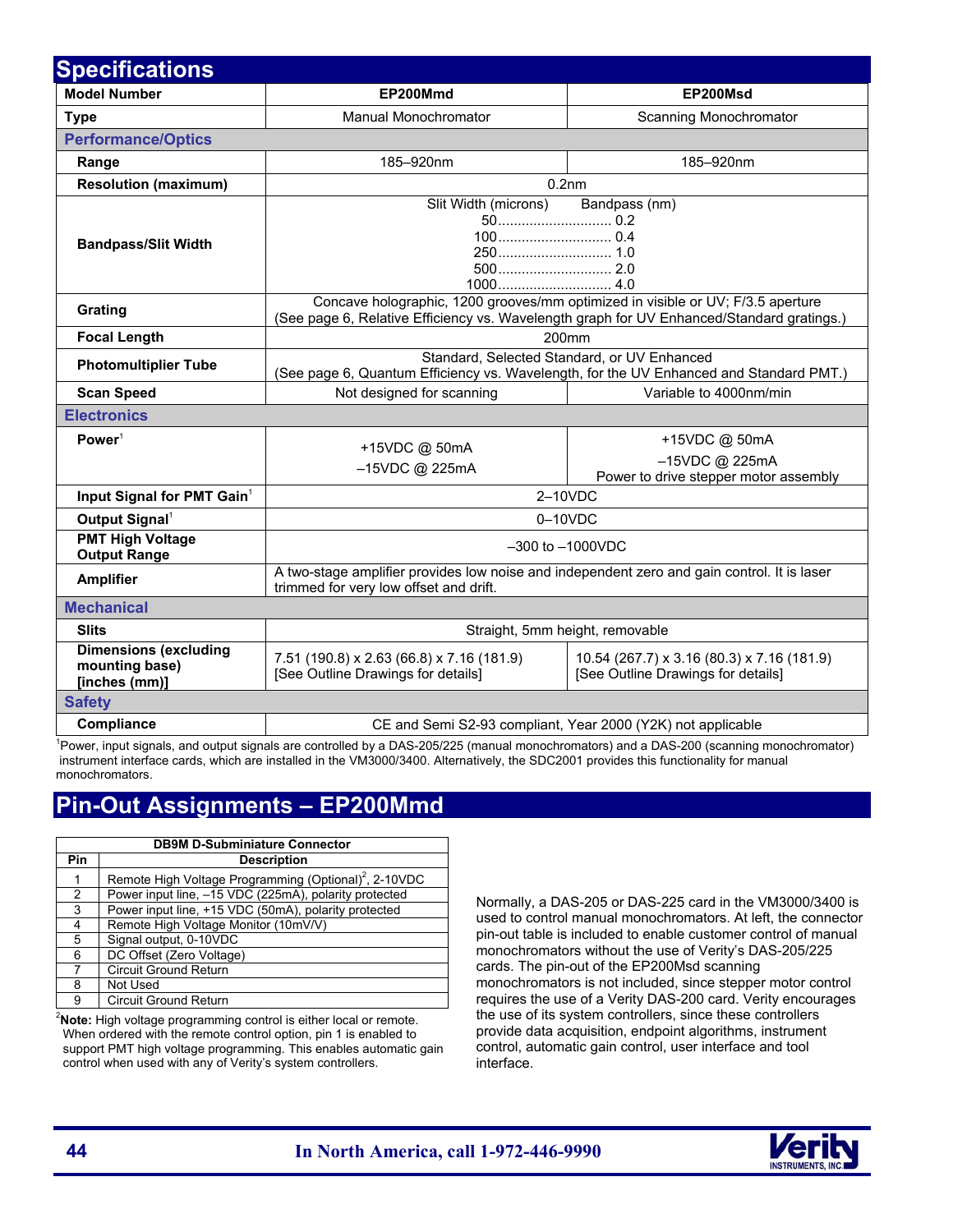### **Quartz Lens Couplers**

Direct viewing with the EP200 Series is facilitated through a quartz lens coupler. Unlike indirect viewing, a fiber optic cable and chamber connection are not required. Quartz lens couplers can be ordered as part of the EP Series monochromator model number. To order replacement or additional couplers, use the part numbers shown below.



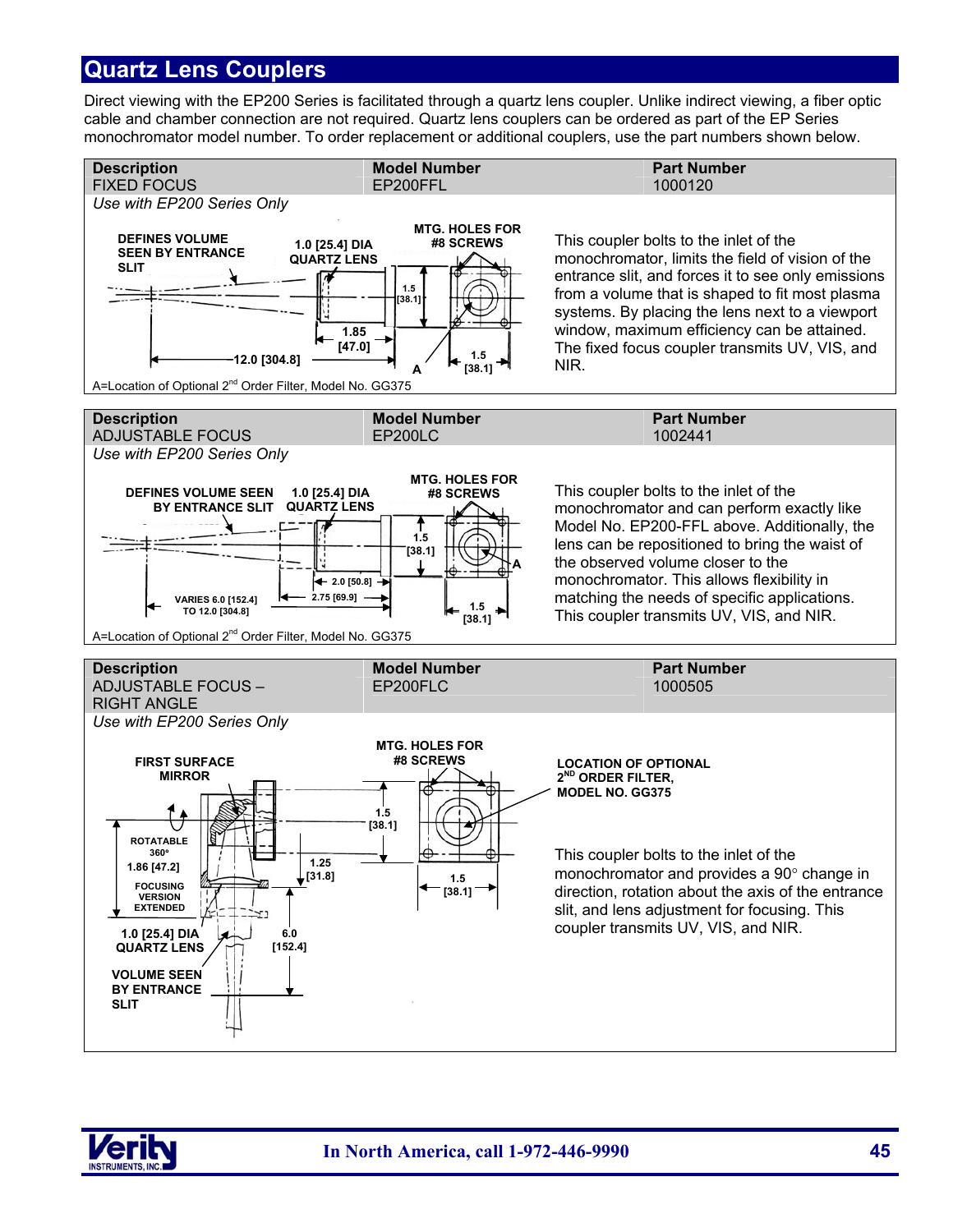## **Fiber Optic Instrument Couplers – Spot or Slit Terminated Cable**

Indirect viewing systems include an instrument coupler, fiber optic cable and chamber connection. The instrument couplers listed below allow connection of either spot or slit-terminated fiber optic cables to the EP Series monochromator. These couplers can be ordered as part of the EP Series monochromator model number. To order replacement or additional couplers, use the part numbers below. See page 77-85 for a list of the fiber optic cable and chamber connection information.